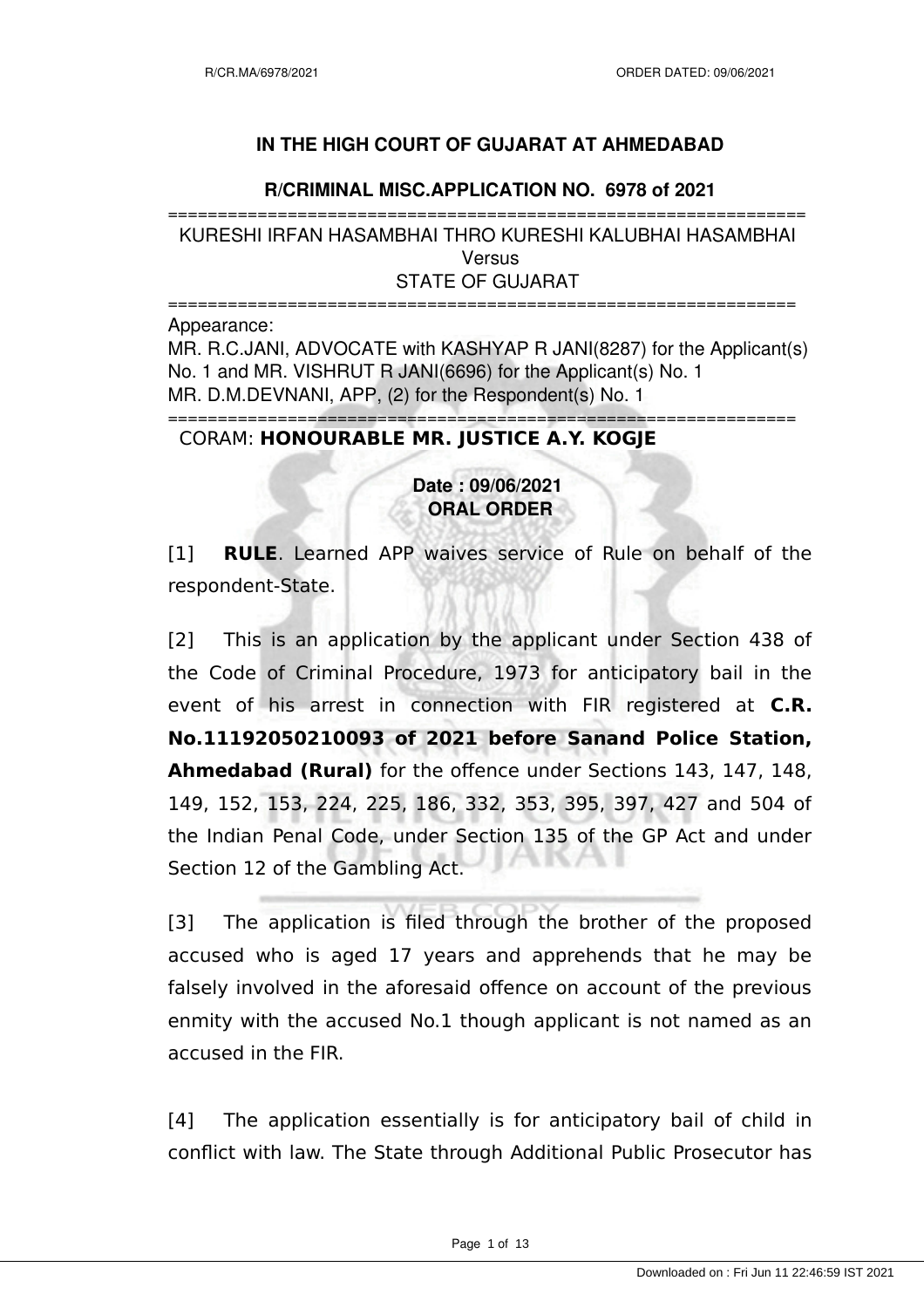raised question of maintainability of this application and therefore, the issue comes for consideration as to whether an application for anticipatory bail under Section 438 of the Code of Criminal Procedure (for short "the Code") can be maintained by child in conflict with law more particularly considering the provisions of the Juvenile Justice (Care and Protection of Children) Act, 2015 (for short "the Act, 2015").

[5] The personal liberty of an individual is at the highest pedestal and the personal liberty of a juvenile cannot be considered to be anything lower. Right of an individual to a legal recourse is also fundamental for an individual and has to be so if not with more vigor for a juvenile.

[5.1] With the aforesaid, it would be necessary to refer to few facts of the case. The applicant who is not named as an accused in the FIR has raised an apprehension that the applicant will be falsely implicated in the offence by naming him as an accused during the course of investigation by or at the behest of the accused No.1 as the applicant is having a previous quarrel with accused No.1 named in the FIR over a pet dog and therefore, the said accused No.1 would try to get the name of the applicant involved. Therefore, an application was filed before the 8<sup>th</sup> Additional District and Sessions judge, Ahmedabad (Rural) at Mirzapur, however, on account of maintainability the application was not entertained.

[6] Learned advocate for the applicant submitted that the applicant is not involved in the offence and therefore also, the complainant has not named him in the offence however apprehension of arrest has arisen due to previous incident which occurred between accused No.1 regarding pet dog for which in the present offence accused No.1 and/or other co-accused named in the FIR are likely to name the present applicant as an accused in the offence during the course of investigation; thereby falsely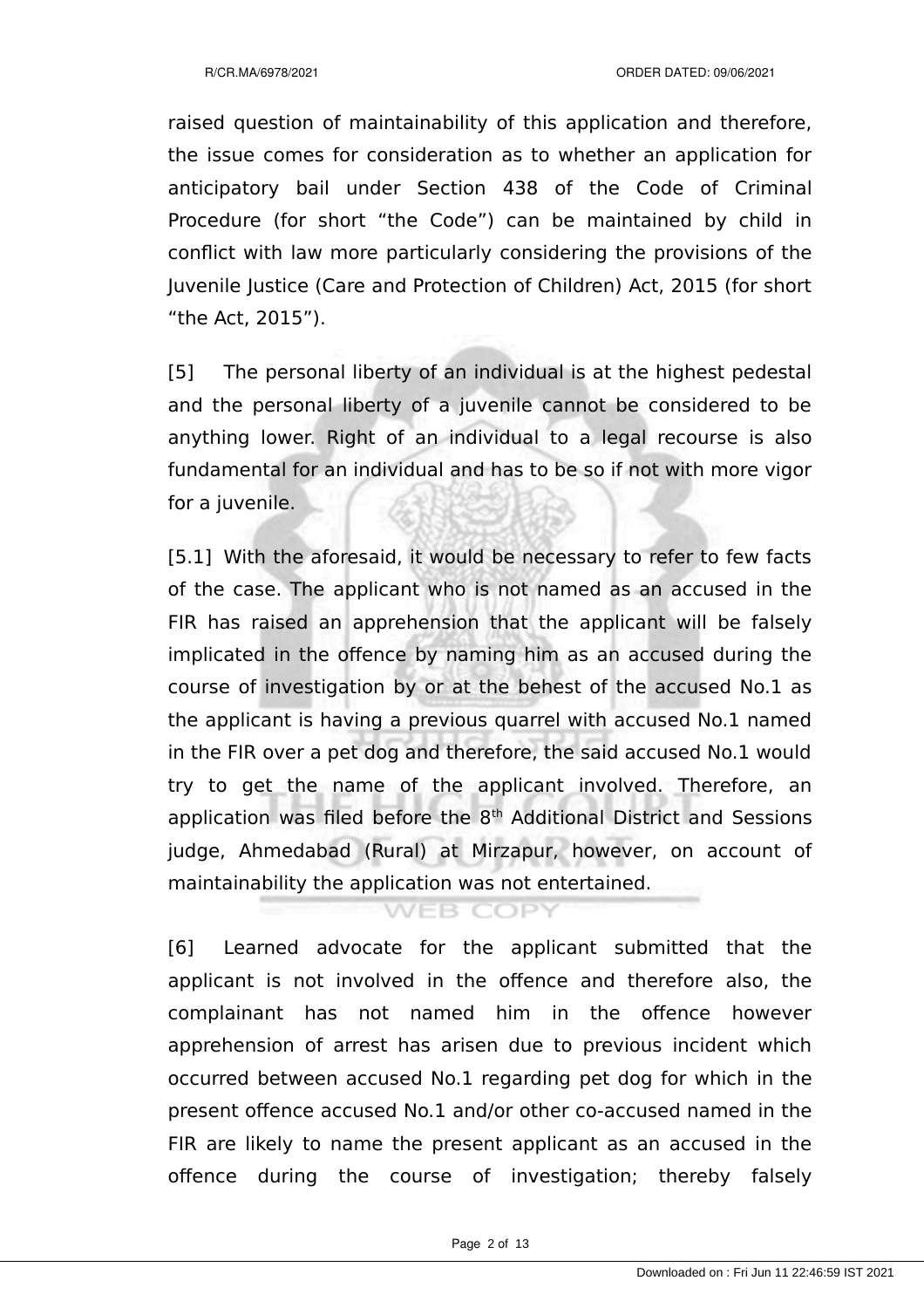implicating the applicant in the offence. It is submitted that the applicant had furnished a Video Footage to the Investigating Officer as well as to the Sessions Court wherein the entire incident was seen and no role of the applicant was coming out in that. It is also submitted that the co-accused who are named in the FIR have been enlarged on regular bail.

[6.1] Reliance is placed upon the decision of Punjab and Haryana High Court in the case of **Krishan Kumar Minor through his mother v/s. State of Haryana** in **CRM-M No.19907 of 2020 (O&M)** to indicate that the High Court had exercised the discretion granting pre-arrest bail. Reliance is also placed upon the decision in the case of **Kumari Shivani and another v/s. State of M.P**., reported in **2009 SC OnLine MP 4803**, wherein the anticipatory bail to the minor was granted. Reliance is also placed upon the decision of Jharkhand High Court in the case of **Birbal Munda and others v/s. State of Jharkhand**, reported in **2019 SCC OnLine 1794**. It is submitted that the Jharkhand High Court had taken into consideration all the aspects including relevant definitions and provisions of Juvenile Justice Act and concluded that the application for anticipatory bail is maintainable.

[7] As against this, learned Additional Public Prosecutor has opposed the grant of application by submitting that the provisions of Act, 2015 does not provide for effecting of arrest and therefore, condition precedent of arrest for invoking Section 438 of the Code does not arise and therefore, the order of the Sessions Court, Ahmedabad (Rural) holding application under Section 438 of the Code is not maintainable, is justified.

[7.1] Learned APP has also relied upon the decision in the case of **Suriya v/s. State of The Tamil Nadu** by Madurai Bench of Madrash High Court in **Cri.O.P. (MD) No.433 of 2016**. Learned APP has also relied upon the decision in the case of **Vinayak Pandey**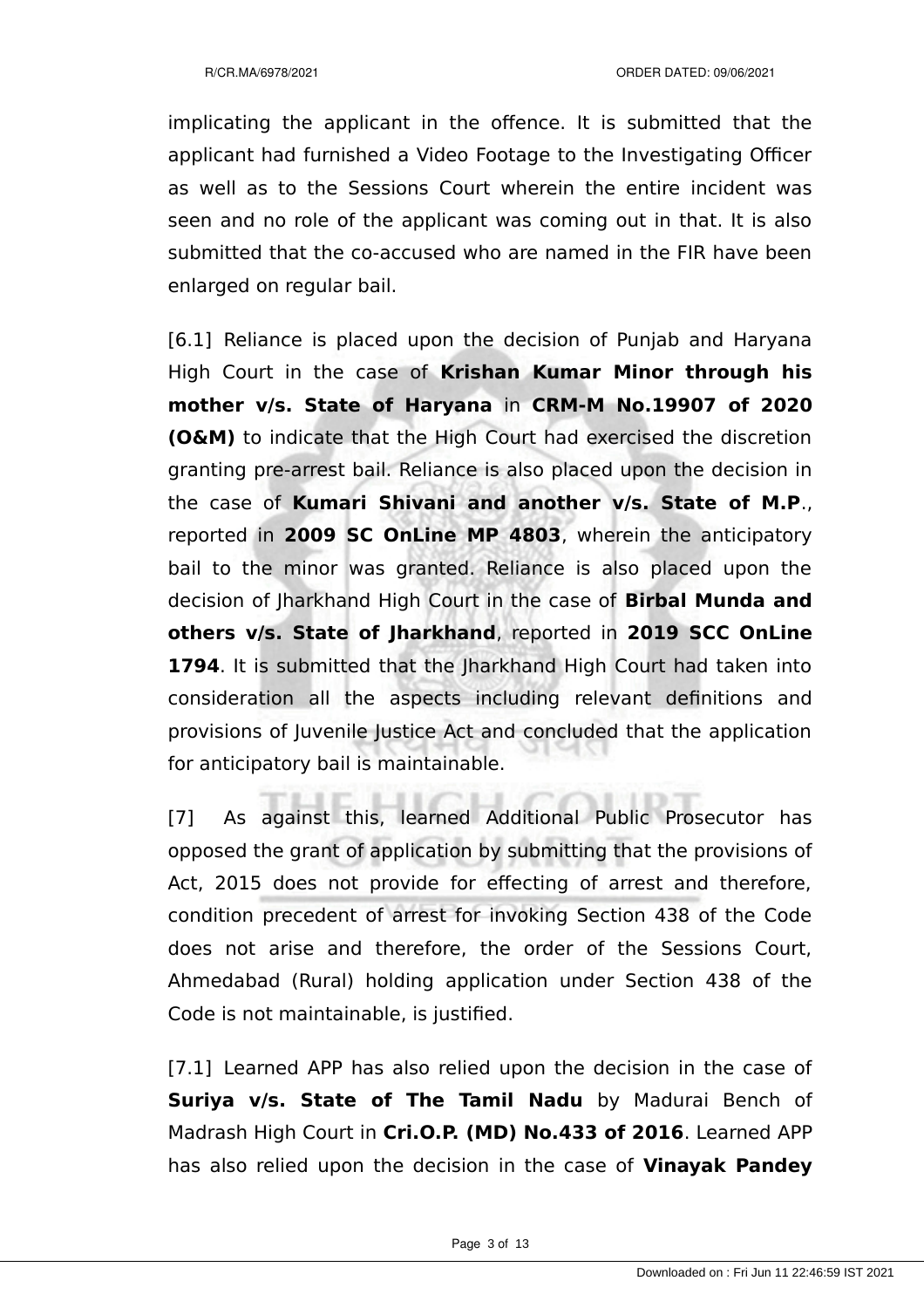### **v/s. State of Madhya Pradesh**, in **M.Cr.C.No.22489 of 2007**.

[8] The Court has considered rival submissions of parties and perused the documents placed on record. The FIR came to be registered for offence under Sections 143, 147, 148, 149, 152, 153, 224, 225, 186, 332, 353, 395, 397, 427 and 504 of the Indian Penal Code, under Section 135 of the GP Act and under Section 12 of the Gambling Act, naming five persons as an accused, whereas the applicant is admittedly not named as an accused. The applicant who is aged 17 years has submitted that he has no connection with the offence, but the apprehension of being implicated falsely in the offence is on account of his previous quarrel with the accused No.1 in connection with the pet dog and therefore, during the course of investigation there is likelihood of accused No.1 and/or other coaccused persons naming the applicant as an accused in the offence subjecting the applicant to the offence. The applicant has no criminal history and has no previous antecedents. The accused persons who are named in the FIR have been enlarged on regular bail by an order dated 23.03.2021 passed in Criminal Misc. Application No.935 of 2021.

[8.1] The applicant had filed an application for anticipatory bail bing Criminal Misc. Application No.1050 of 2021 before the 8<sup>th</sup> Additional District and Sessions Judge, Ahmedabad (Rural) which came to be dismissed by holding that the application for anticipatory bail under Section 438 of the Code is not maintainable. While doing so, finding is given in para-5 by relying upon the decision in the case of **Satyendra Sharma v/s. State of Madhya Pradesh**, reported in **2014(2) MPLJ (Cri) 374**, where according to the Sessions Court the issue was dealt with regarding maintainability of bail of a juvenile and such application cannot be entertained by the High Court or Court of Sessions by applying the provisions contained under Section 6(2) of the Act, 2015. Section 6(2) of the Act provides placement of persons, who committed and offence, when person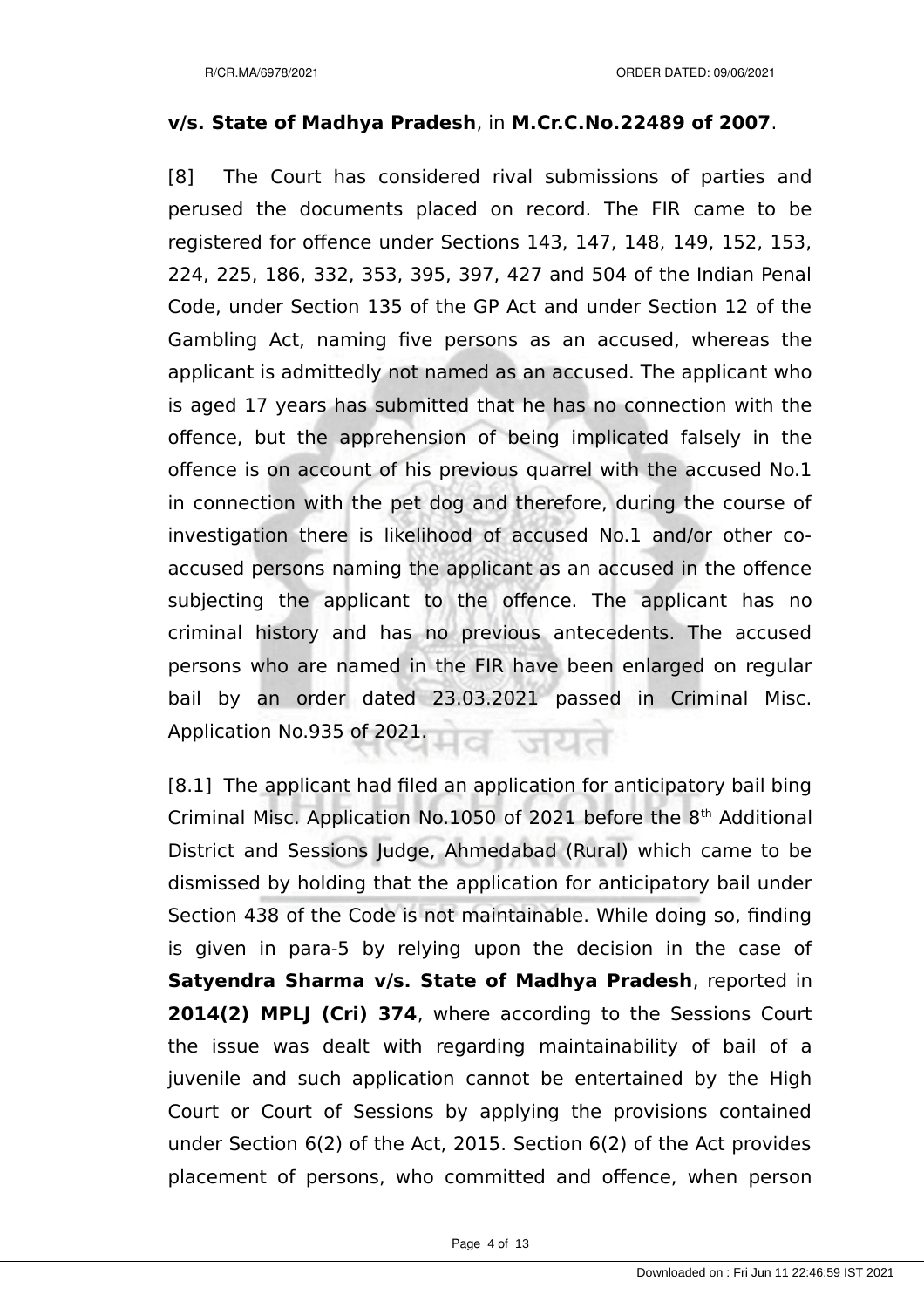below the age of 18 years. Sub-Section provides for when such person is not released on bail by the Board shall be placed in a place of safety during the process of inquiry. However, in the order nothing is discussed as to in what manner Section 6(2) of the Act, 2015 is attracted. It appears that the judgment in the case of **Satyendra Sharma (Supra)** was pronounced when the Juvenile Justice (Care and Protection of Children) Act, 2000 (for short "the Act, 2000) was prevailing and at that time Section 6(2) of the Act, 2000 provides for the powers conferred on the Board by or under this Act was also exercised by High Court and Court of Sessions when the proceedings come before them in appeal, revision or otherwise. However, the Act, 2000 is now substituted by the Act, 2015 and under Section 111 of the Act, 2015, the Act, 2000 stands repealed. This aspect appears to have escaped the attention of the Sessions Court while dealing with the present case.

[9] The question requires to be addressed is whether application for anticipatory bail under Section 438 of the Code can be maintained by a juvenile or not. The foundation for the contention raised at the behest of the State is the language of Section 438 of the Code which is required to be read with Sections 10 and 12 of the Act, 2015. It has been argued that for maintaining application under Section 438 of the Code there has to be an apprehension of arrest of a person, whereas provisions of Section 10 of the Act, 2015 provides for in no case, a child alleged to be in conflict with law shall be placed in a police lockup or lodged in jail and as in case of a child in conflict with law there is a complete bar for placing the child in police lockup or to be lodged in jail. There is no apprehension of arrest and therefore, Section 438 of the Code cannot be invoked.

[10] The word "apprehend" with reference to an offence is defined as under:-

> "Apprehend: To seize under process of law: to take into custody; make prisoner; arrest by legal warrant or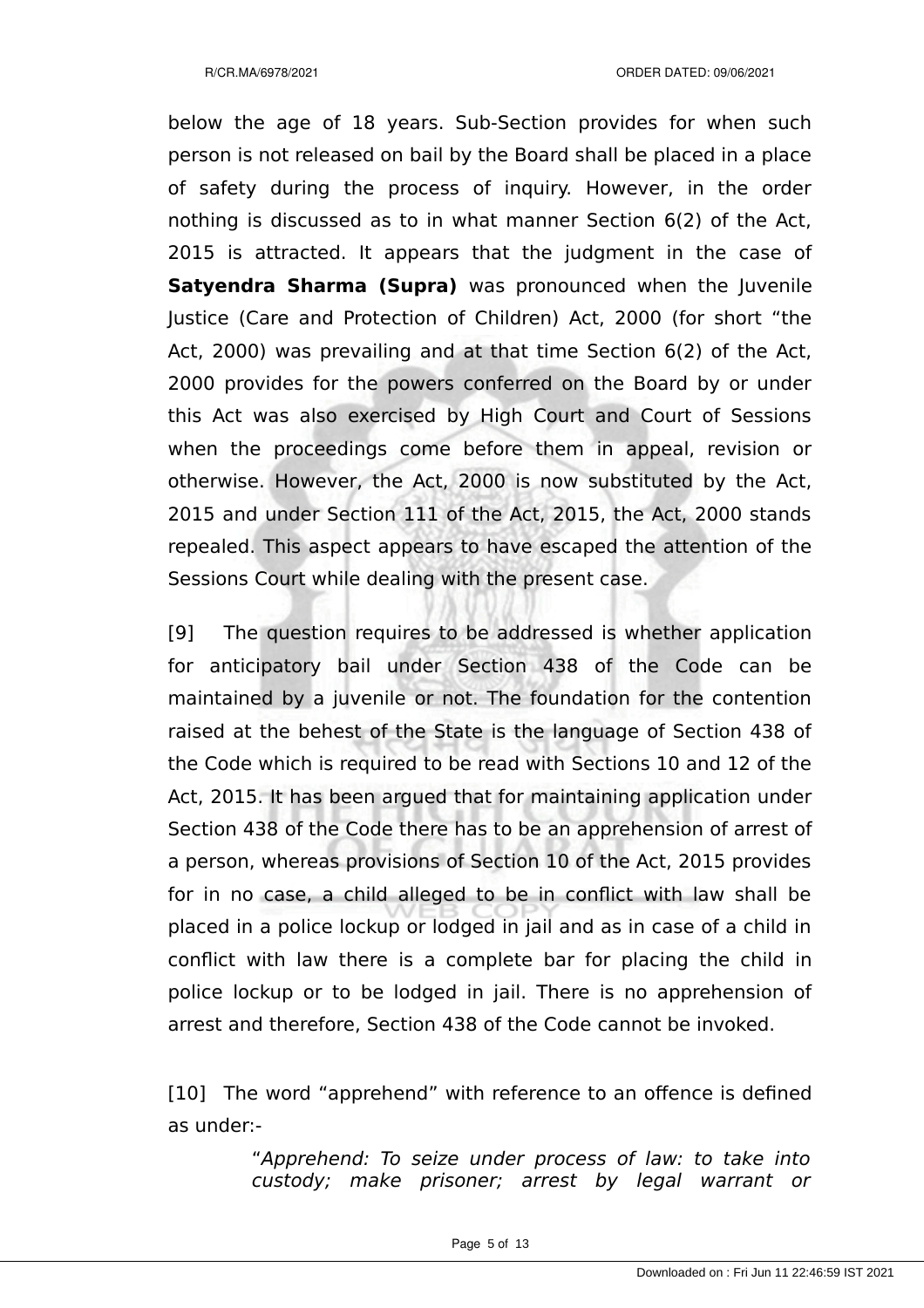authority. "

The word "apprehension" in Concise Law Dictionary, 1997 Edition reads as under:-

> "Apprehension (of a person) The seizing or taking hold of a man; the act of arresting or seizing under process of law; arrest; (as) the apprehension of criminals. "Apprehension", may include detention."

> However, for the purpose of this case, the word

"Apprehend" is to mean "seize" or "Arrest".

[11] The word "arrest" though not defined in Criminal Procedure Code, purport could be gathered from Chapter-5 of CRPC. The word 'arrest" in common parlance and as defined in various dictionaries would mean to deprive a person of his personal liberty to go anywhere he pleases. The word "arrest" in legal sense refers to a procedure connected with an offence to take into custody of another person under an authority of law for the purpose of holding or detaining him to answer a criminal charge or preventing commission of offence. The manner and method of arrest is also provided for under Chapter-5 of CRPC. Section 438 of the Code opens with the phrase "when any person has reason to believe that he may be arrested on accusation of having committed non-bailable offence…."

[11.1] Section 10 of Act, 2015 opens as under:-

"as soon as a child alleged to be in conflict with law is apprehended by the police……".

Therefore, use of word "arrest" is avoided in Section 10 of Act, 2015. The word "apprehend" is also not defined in the CRPC nor in Juvenile Justice Act. The word "arrest" therefore, in common parlance would mean from the Concise Law Dictionary, 1997 Edition. As per Webster Law Dictionary, meaning of "Arrest" is to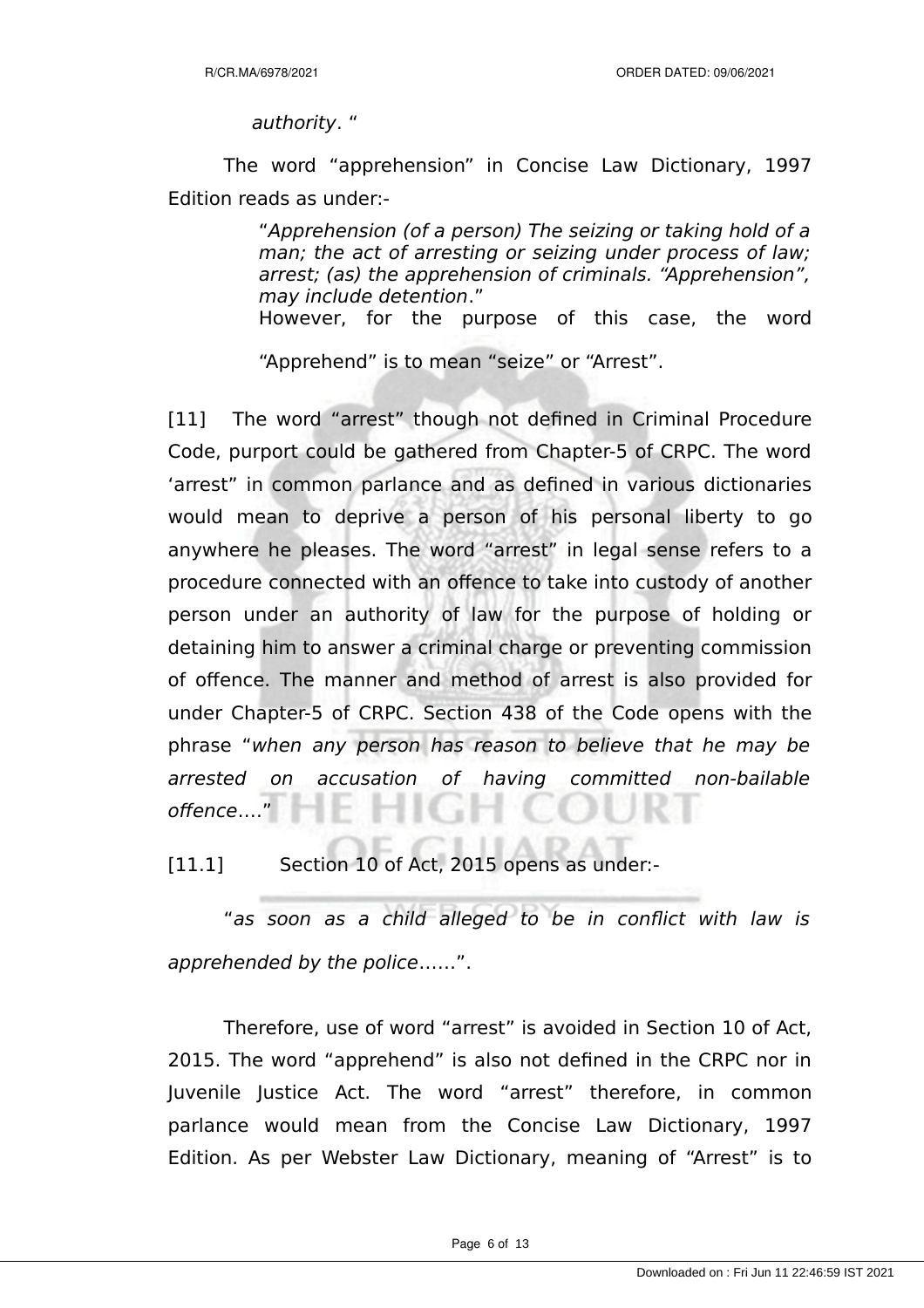seize or take into custody by authority of law. As per Stroud's Dictionary, meaning of "Arrest" is when one is taken and refrained from his liberty.

[12] It would be necessary after considering the provisions of Section 10 of Act, 2015 to also take into consideration the provisions of Section 12 of Act, 2015 which provides for bail to a person who is apparently a child alleged to be in conflict with law. Section 12 of the Act, 2015 provides for release on bail with or without surety or placed under the supervision of a probation officer or under care of any fit person. The proviso to Section 1 states that such person shall not be so released if there appears reasonable grounds for believing that the release is likely to bring that person into association with any known criminal or expose the said person to moral, physical or psychological danger or release of such person would defeat the end of justice. Such reasons, which Board will have to be recorded in denying the bail to such person who is apparently child in conflict with law. Sub-Section 2 of Section 12 provides for when such person who is apprehended and is not released on bail then such person has to be kept only in observation home in such manner as may be prescribed until the person is brought before the Board. Sub-Section 3 of Section 12 provides that when such person is not released on bail an order will have to be made by the Board to send him in a observation home or a place of safety during the pendency of the inquiry that may be specified in the order and Section 4 of Section 12 provides that when a child in conflict with law is unable to fulfill the conditions of bail order within seven days of the bail order, such child shall be produced before the Board for modification of conditions of bail.

[13] The conjoint reading of Sections 10 and 12, in the opinion of the Court, places the word "apprehension" used in Section 10 of the Act, 2015 at par with and synonyms to "arrest" used in Section 438 of the Code. Therefore, though methods different Acts are provided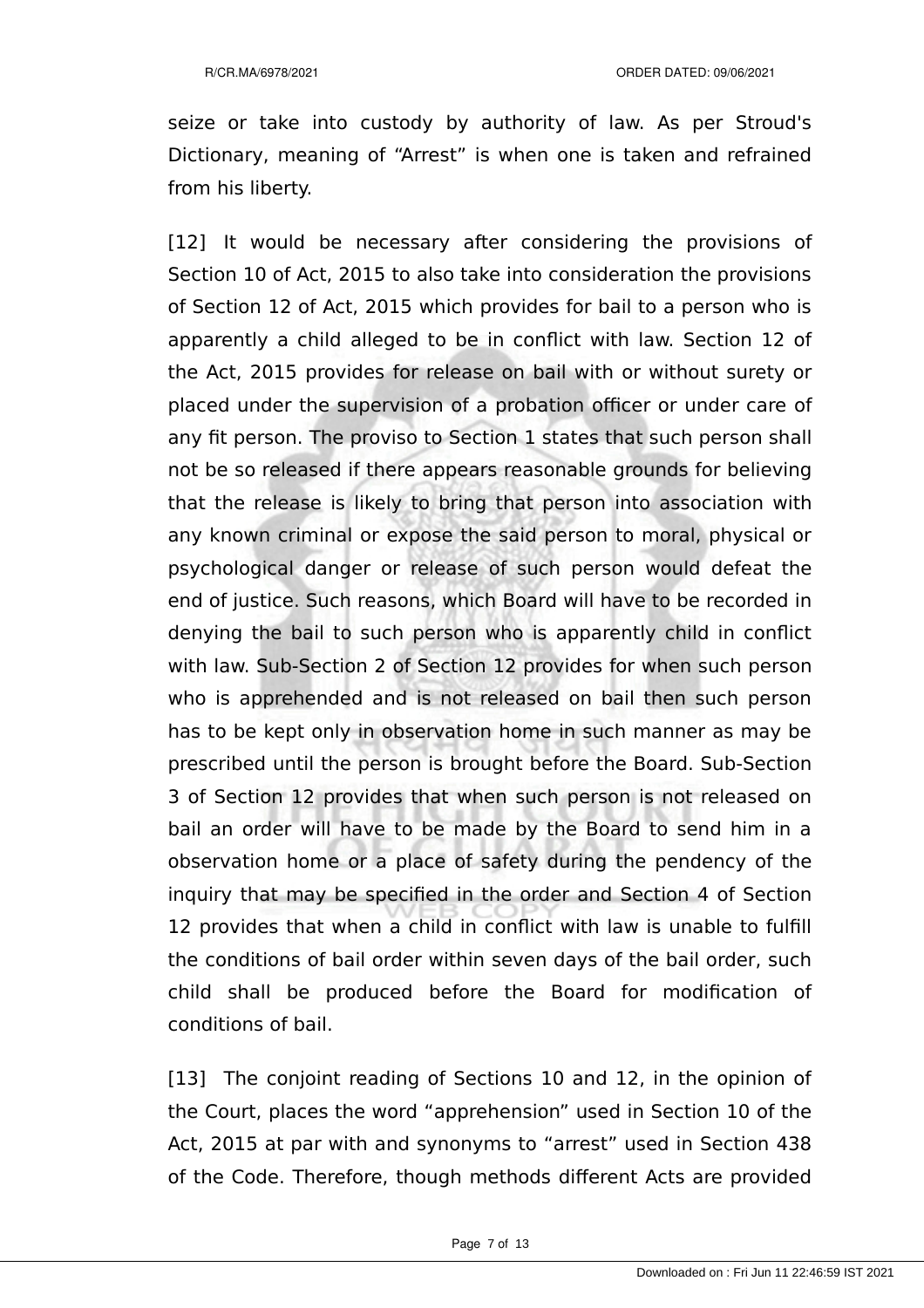for to deal with juvenile/child in conflict with law, still the methodology provided for apprehending the child in conflict with law curtails the liberty of such child and is subjected to various stages as provided particularly in Sections 10 and 12 of the Act, 2015. The Court of is the opinion that the languages of the relevant Sections of the Act, 2015 do not carve out a complete bar or the right of an individual under Section 438 of the Code and by implication takes out child in conflict with law from the purview of Section 438 of the Code.

[14] At this stage, it would be appropriate to reproduce Section 1(4) of the Act, 2015, which reads as under:-

"Section 1(4) Notwithstanding anything contained in any other law for the time being in force, the provisions of this Act shall apply to all members concerning children in need of care and protection and children in conflict with law, including

- (i) apprehension, detention, prosecution, penalty or imprisonment, rehabilitation and social re-integration of children in conflict with law;
- (ii) procedures and decisions or orders relating to rehabilitation, adoption, re-integration and restoration of children in need of care and protection."

[15] Chapter-II of the Act, 2015 provides for general principles of Care and Protection of children where relevant Sections are 3(i), 3(ii) and 3(viii) , which read as under:-

> "3(i) Principle of presumption of innocence: Any child shall be presumed to be an innocent of any mala fide or criminal intent upto the age of eighteen years.

> 3(ii) principle of dignity and worth: All human beings shall be treated with equal dignity and rights.

> 3(viii) Principle of non-stigmatising semantics" Adversarial or accusatory words are not be used in the processes pertaining to a child."

[16] Section 1(4) of the Act, 2015 though begin with non-obstante clause provides for application of Juvenile Justice Act to all matters concerning children in conflict with law. However, thereby, the object of the Act is to provide something more that is already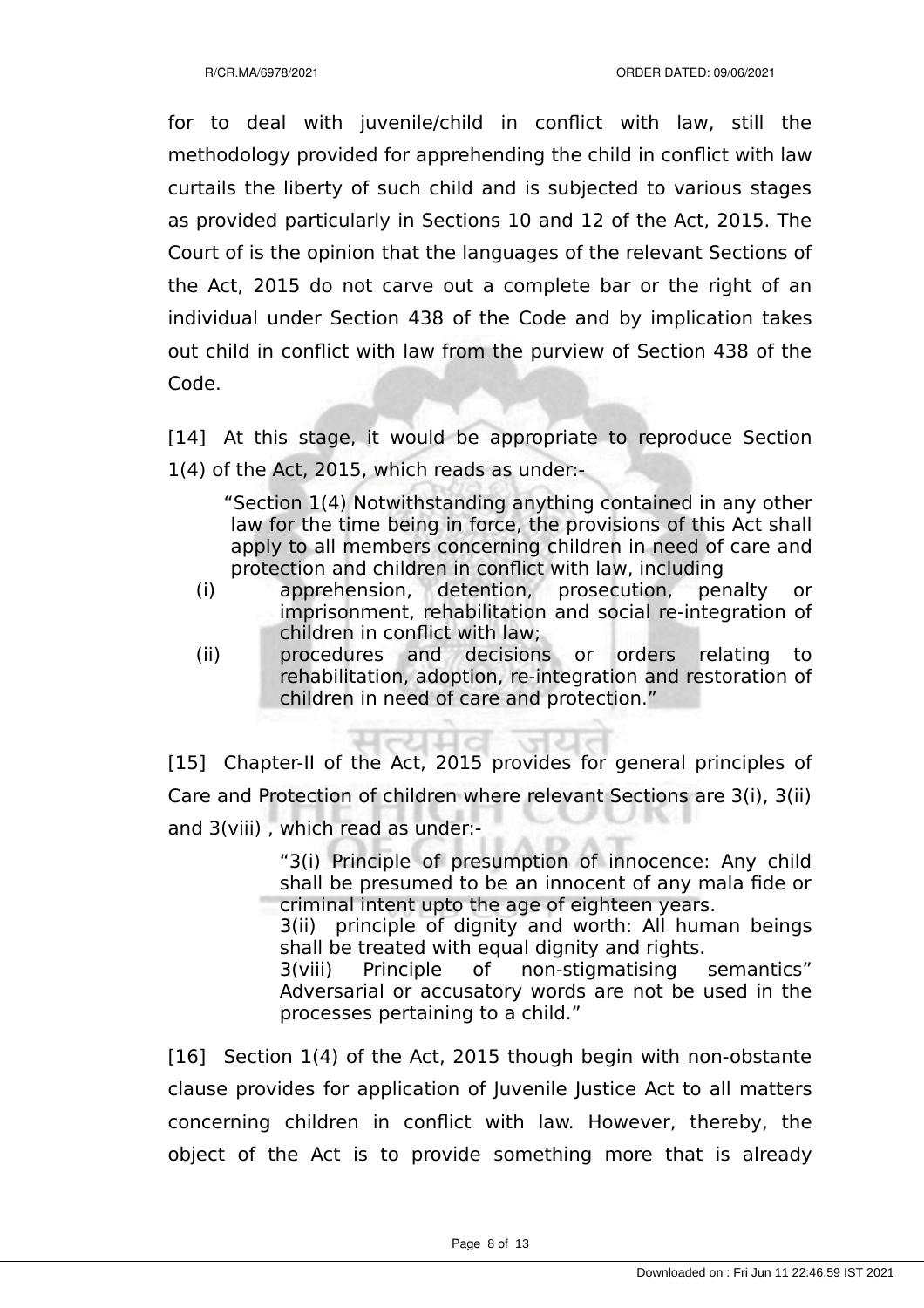provided for in the ordinary law in the present case provided under Section 438 of the Code. The Act which is separately provided for the children is to Act in the benefit of the children and cannot be understood to curtail the rights which are otherwise ordinarily available to the individuals.

[17] One more reason in support of holding application under Section 438 of the Code to be maintained is the language used by the Legislature. There is no expressed bar to exercise powers under Section 438 of the Code in the entire Act, 2015. The Court may refer to the other statutes where the intention of the Legislature to exclude certain offence from the provisions of Section 438 of the Code. The Legislature in unequivocal terms has expressly provided it. Reference be made to Section 18 of the Scheduled Caste and Scheduled Tribe (Prevention of Atrocities) Act, 1989 which read as under:-

"18. **Section 438 of the Code not to apply to persons committing an offence under the Act**.—Nothing in section 438 of the Code shall apply in relation to any case involving the arrest of any person on an accusation of having committed an offence under this Act"

[18] Section 17(2) of the Gujarat Protection of Interest of Depositors (in Financial Establishments) Act, 2003 reads as under:-

ଧ୍ୟାପ ଗଣ

"17(2) The provisions of the Code of Criminal Procedure, 1973 (2 of 1974) except section 438 thereof shall, so far as may be, apply to the proceedings before a Designated Court and for the purposes of the said provisions a Designated Court shall be deemed to be a Magistrate."

[19] Section 20(3) of the Gujarat Control of Terrorism and Organized Crime Act, 2015 reads as under:-

> "20(3) Nothing in section 438 of the Code shall apply in relation to any case involving the arrest of any person accused of having committed an offence punishable under this Act."

[20] Considering the aforesaid sets of provisions where there is expressed bar of application of Section 438 of the Code to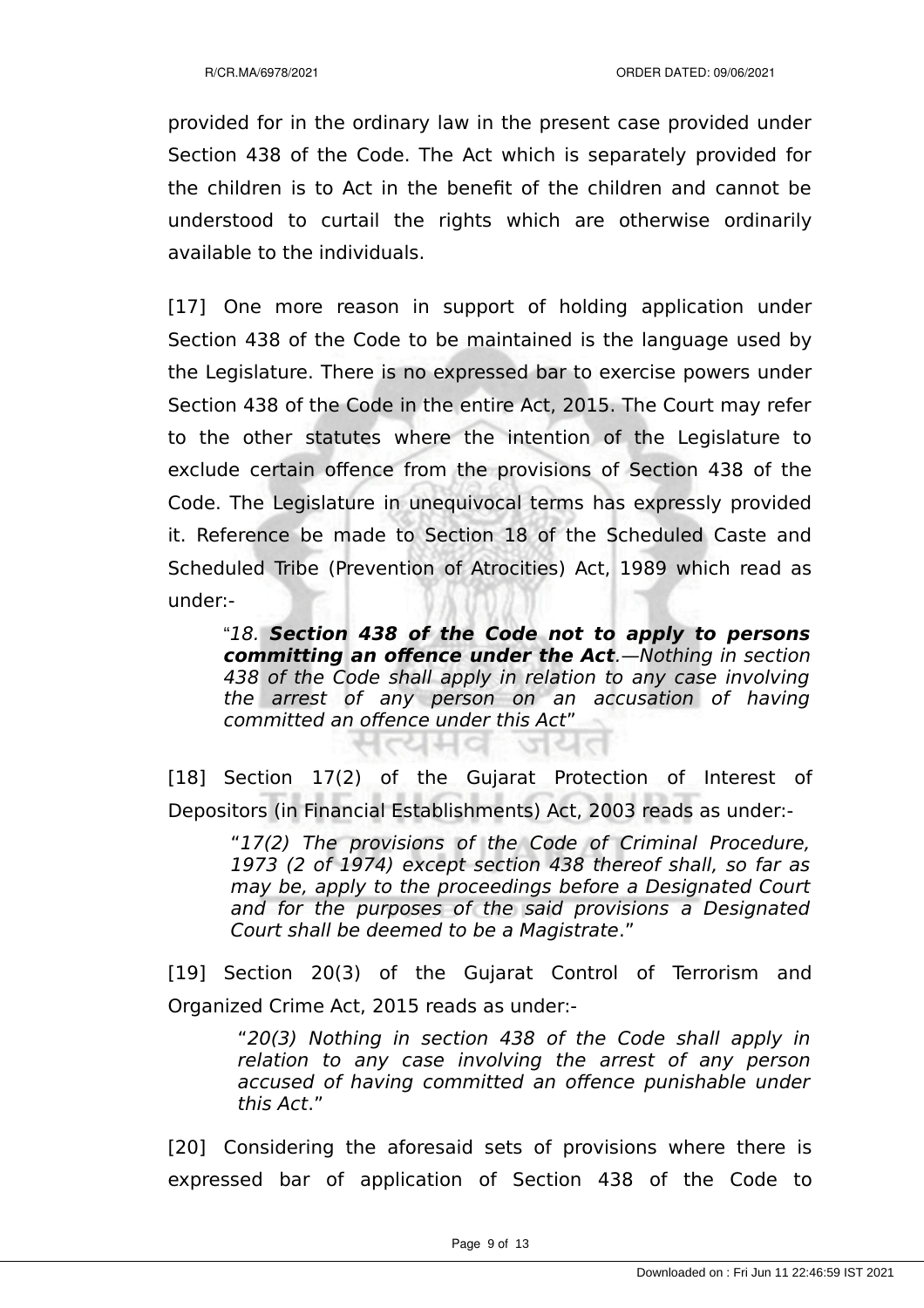aforementioned Special Acts, this Court is of the opinion that there is no expressed bar of application of Section 438 of the Code to the children in conflict with law covered by the Act, 2015 and in absence of expressed bar of application of Section 438 of the Code, there is no reason to imply such bar more particularly in the facts of the present case where the applicant who is juvenile is not even named as an accused and has raised a apprehension for being impleaded on extraneous consideration.

[21] The issue may arise when the anticipatory bail is granted, the child in conflict with law will still be subjected to provisions of Section 12 of the Act, 2015. Reliance placed by the learned APP upon the decision of the Madurai Bench of Madras High Court in the case of **Suriya v/s. State of Tamilnadu (Supra)** referred to Sections 6 and 12 of the Act, 2000. Relevant paras-8 and 9 read as under:-

"8. A conjoint reading of Sections 6 and 12 of the Act would reveal that to deal with all the proceedings including bail, etc, in respect of juvenile, a Juvenile Board is the appropriate authority and it has been constituted exclusively for this purpose and no Court, either Sessions Court or High Court has jurisdiction to deal with the proceedings pertaining to a juvenile. Therefore, it is clear that the bail application of a juvenile can be entertained by the Board only when he is arrested or detained or appears or is brought before the Board, otherwise the application cannot be entertained. If the juvenile is arrested or detained or appears or is brought before the Board, then certainly bail application will be filed under Section 12 and the same has to be decided by the Board only, but not by the High Court or Court of Sessions. However, Section 52 of the Act gives right to a juvenile, who is accused of a bailable or non-bailable offence, if he has been refused bail, to file an appeal under Section 52 of the Act within 30 days from the date of such order or after the expiry of the said period if prevented by sufficient cause to prefer an appeal within time, to the Court of Sessions, and in case the appeal fails, he can file a revision against the appellate order before the High Court in accordance with Section 53 of the Act. Therefore, the Act specifically envisages that the powers conferred on the Board by or under this Act can be exercised by the High Court and the Court of Sessions, only when the proceedings comes before them in appeal, revision or

Page 10 of 13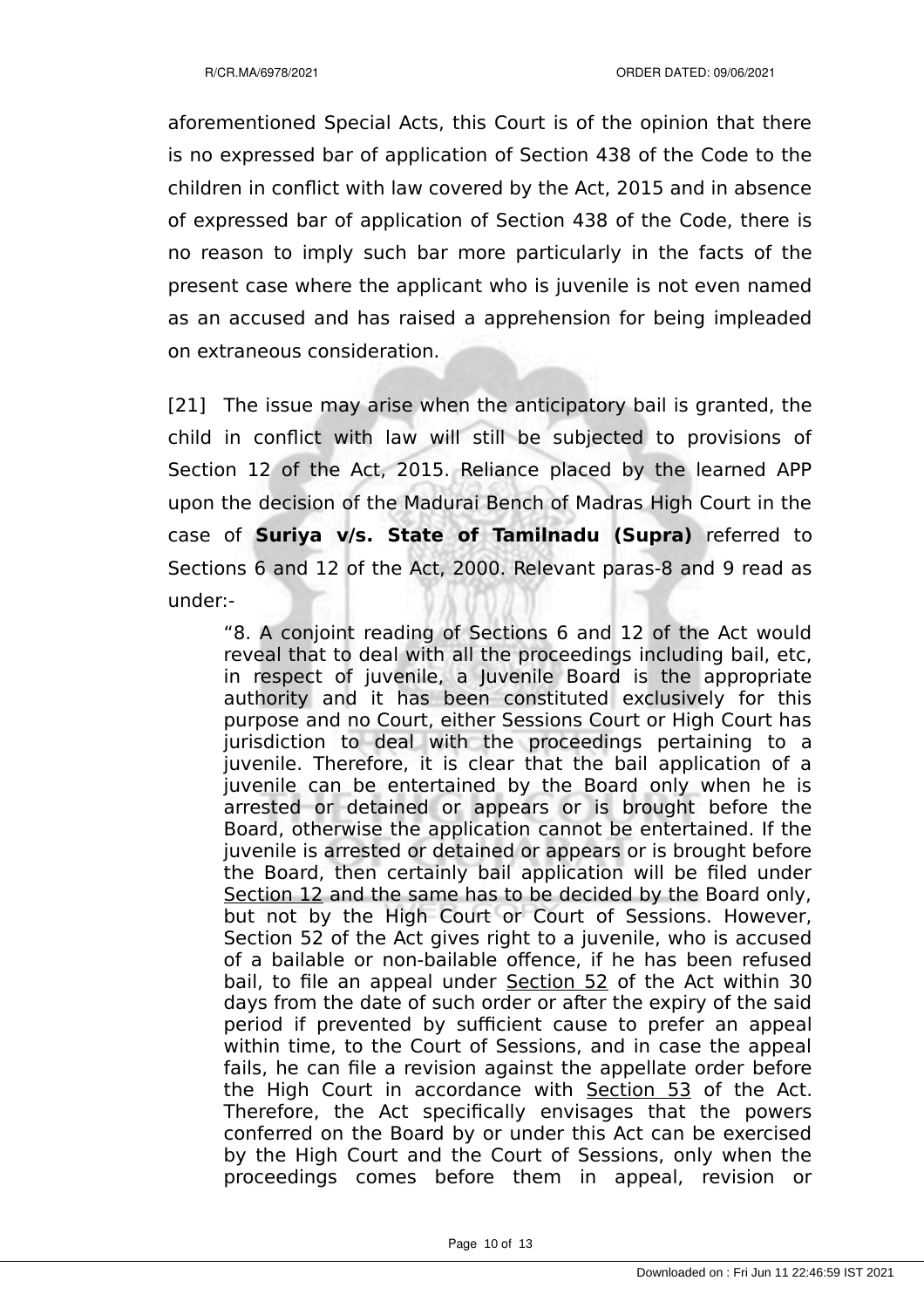#### otherwise.

9. Such being the legal position, if any bail application filed by a juvenile is entertained by the High Court and rejected, certainly, the juvenile would be left with no option, since he would have been deprived of the right of appeal before the Court of Sessions and revision before the High Court. In fact, no provisions of the Act or in the Code of Criminal Procedure enables the juvenile to move an application for anticipatory bail either before the Court of Sessions or High Court or even before the Board, which has been exclusively constituted for the purpose of dealing with the proceedings pertaining to a iuvenile."

[22] The aforesaid view of the Madurai Bench of Madras High Court considers a point that in case of rejection of any bail application by the juvenile by the High Court would render the juvenile remedyless. In this regard, it is pertinent to observe that for any child in conflict with law, necessary procedure to be adopted as prescribed under Section 12 of the Act, 2015 and therefore, even where the application under Section 438 of the Code is decided in any which way, the protection of Section 12 of the Act, 2015 will always be available.

[22.1] The question with regards to fruitfulness to invoke Section 438 of the Code for the child in conflict with law may arise, in other words, even of invoking Section 438 of the Code no useful purpose will be served as the child in conflict with law have to undergo the process of Section 12 of the Act, 2015. The parameters of practical usage and/or application of parameters cannot lead to inferring of bar of application of a provision, Section 438 of the Code in the present case.

[22.2] Moreover, considering the Section 1(4) of the Act, 2015, it is clear to the extent that it does not exclude the application of other Acts, CRPC in the present case and therefore, this Court in respectful disagreement with the view expressed by the Madurai Bench of Madras High Court in case of **Suriya v/s. State of Tamilnadu (Supra).**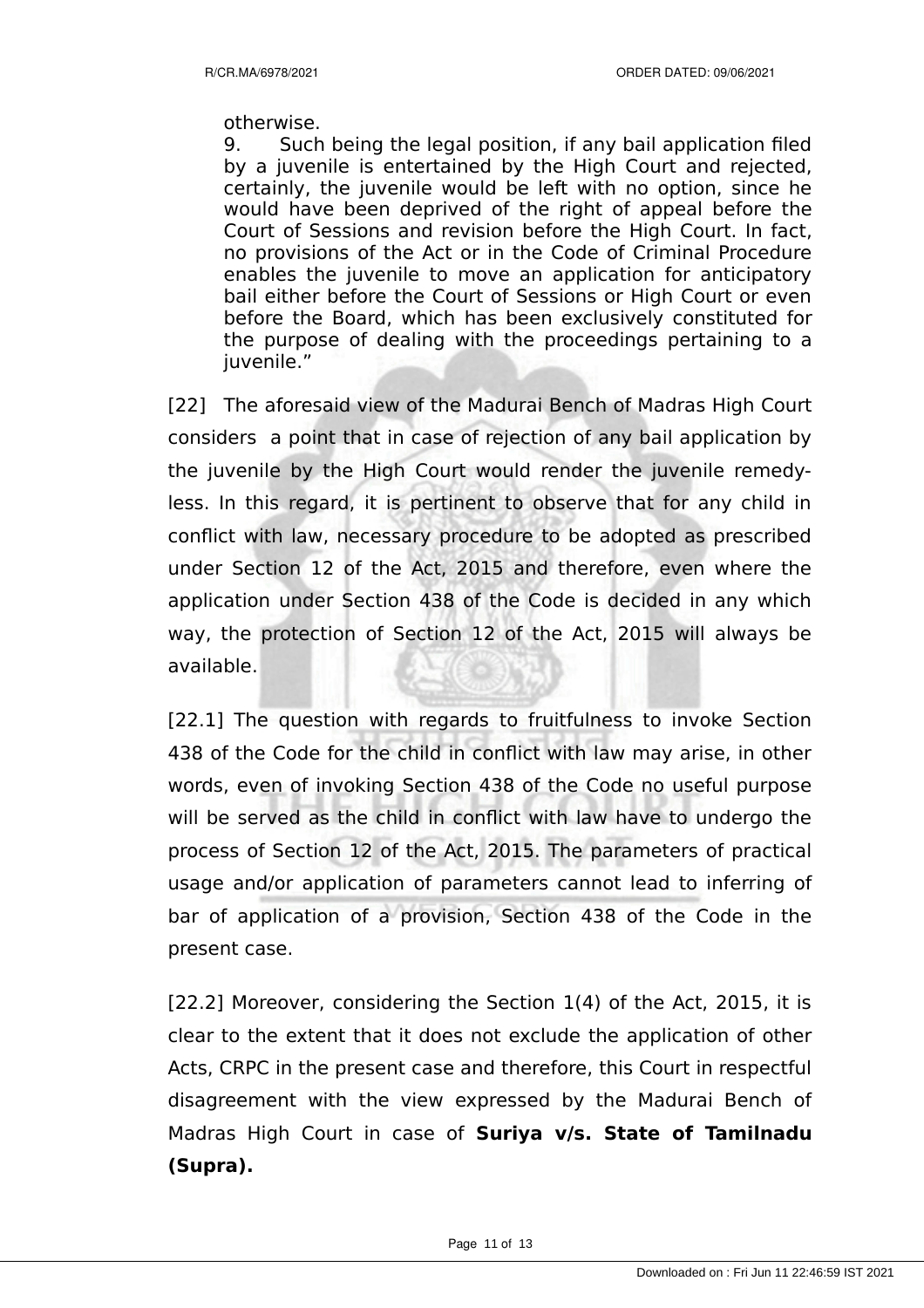[23] After considering the judgments of various High Courts, the Court held in para-12 as under:-

"12. In view of the above discussion, I am of the considered view that this petition filed under Section 482 Cr.P.C. for consideration of the bail application of the petitioner, who is admittedly a juvenile, is not maintainable and it is liable to be dismissed."

[24] It would be appropriate to mention here that the Madurai Bench of the Madras High Court has taken into consideration the conjoint reading of Sections 6 and 12 of the Act, 2000 and arrived at such conclusion.

[25] In the case of **Vinayak Pande (Supra)** while reproducing the finding given by the Division Bench of the Madrash High Court in the case of K. Vignesh v/s. State, reported in Criminal Original Petition No.22361 of 2015 holding application filed under Section 438 of the Code is not maintainable in law. The Madras High Court in the subsequent decision in the case of **Kumari Shivani (Supra)** has referred to the decision of the Madhya Pradesh High Court in M.Cr.C. No.47297 of 2018 holding an application for anticipatory bail by the juvenile is maintainable and has granted anticipatory bail. Moreover, the reason for holding the anticipatory bail not maintainable was that in any case the Juvenile Justice Act provided for all the safeguards that the child in conflict with law cannot be arrested for the reasons stated here in preceding paras.

[26] The Court also finds that the contention raised by the applicant for his apprehension on affidavit that the accused who has axe to grind against the applicant is likely to name him as an accused to falsely impleade him in the offence has not been denied in any manner either before the Sessions Court or before this Court by the Investigating Agency. The Court has also considered the fact that the other accused persons who have been named in the FIR have already been released on regular bail. The applicant not being